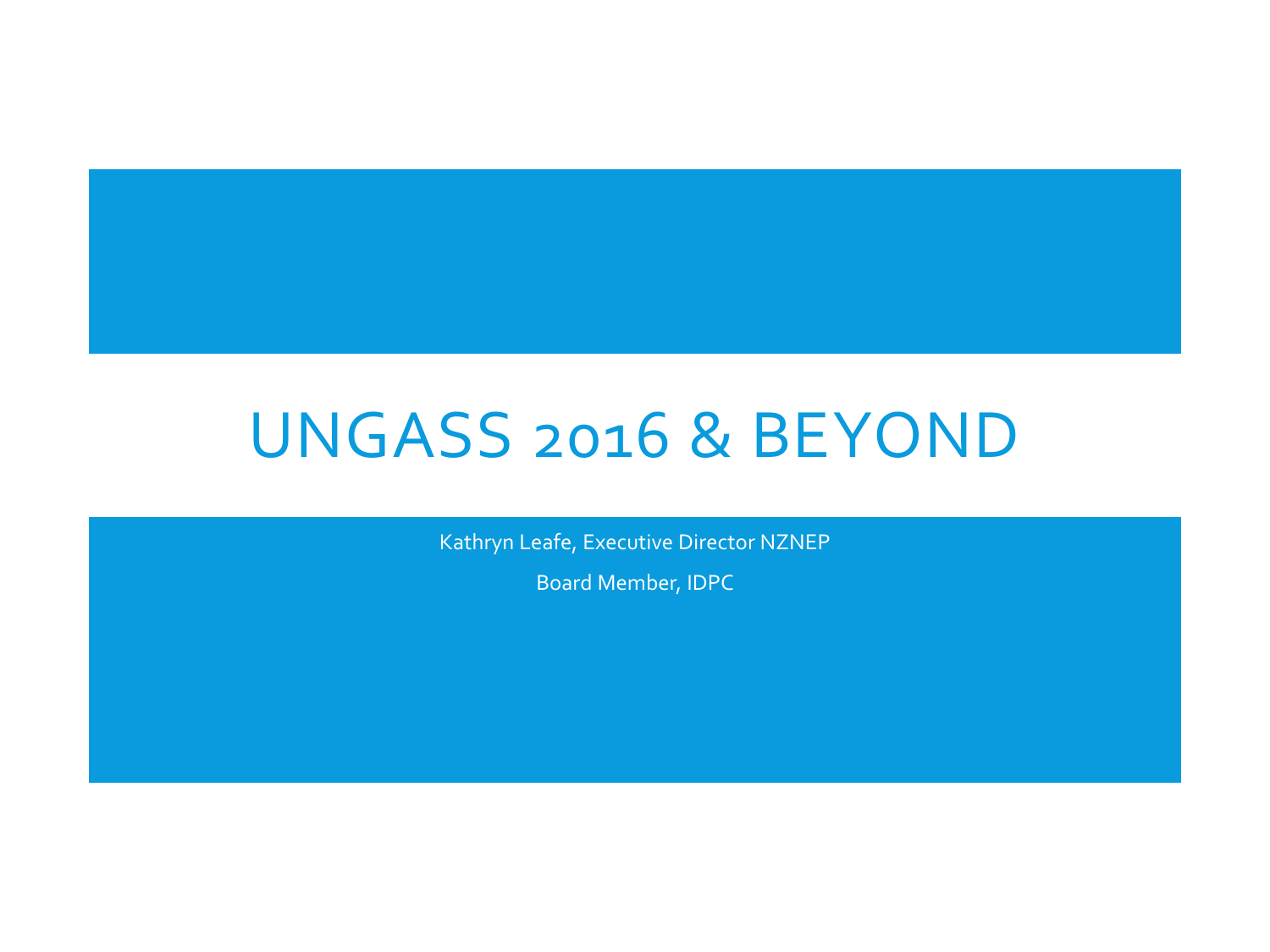### DISCLOSURES

AbbVie grant to attend INSHU 2016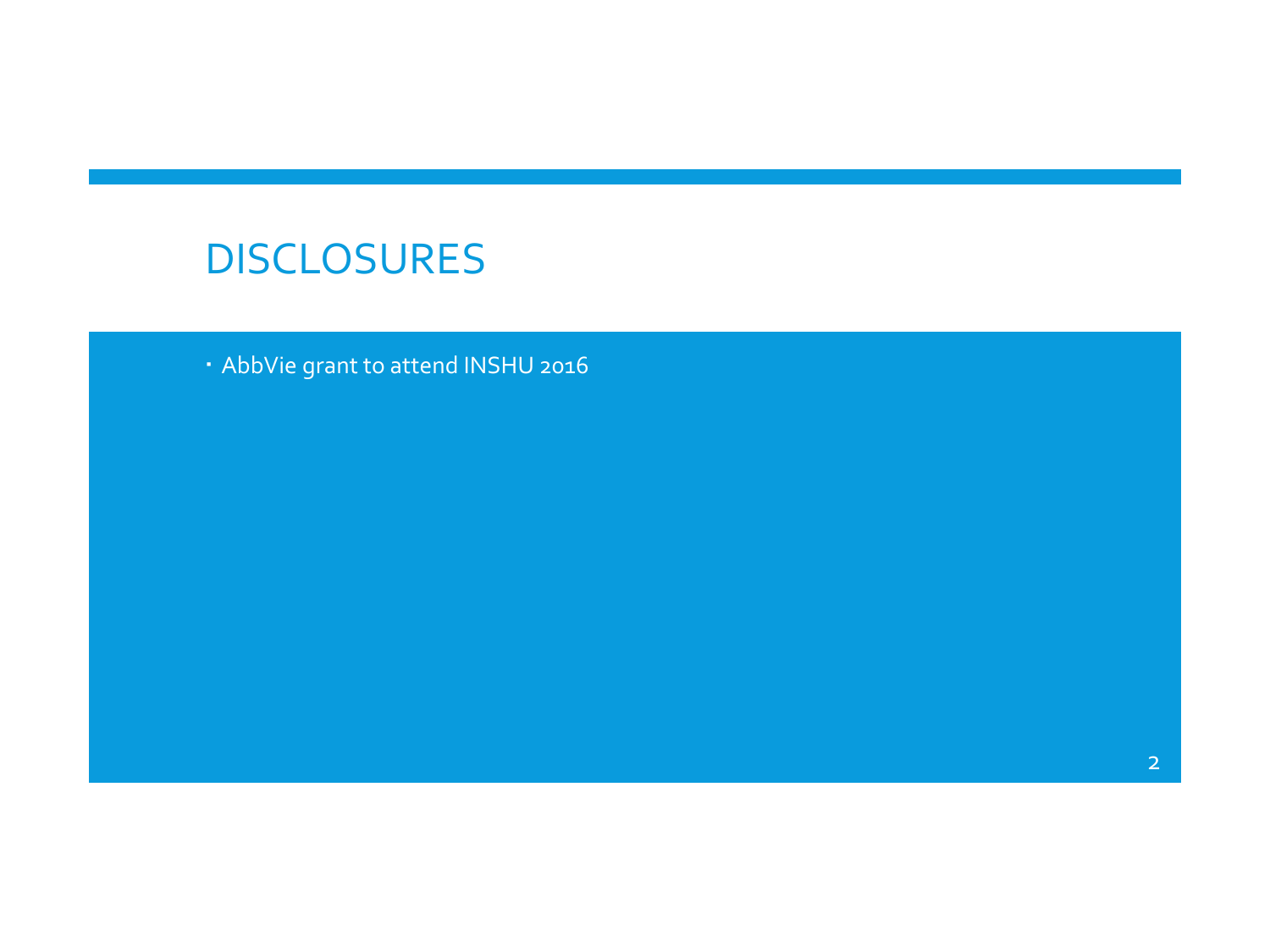### WAR ON DRUGS

- Opposite of harm reduction
- War on drugs = a war on drug users
- Ending the war on drugs would reduce HIV and HCV
- **· International treaties form** foundations of drugs war

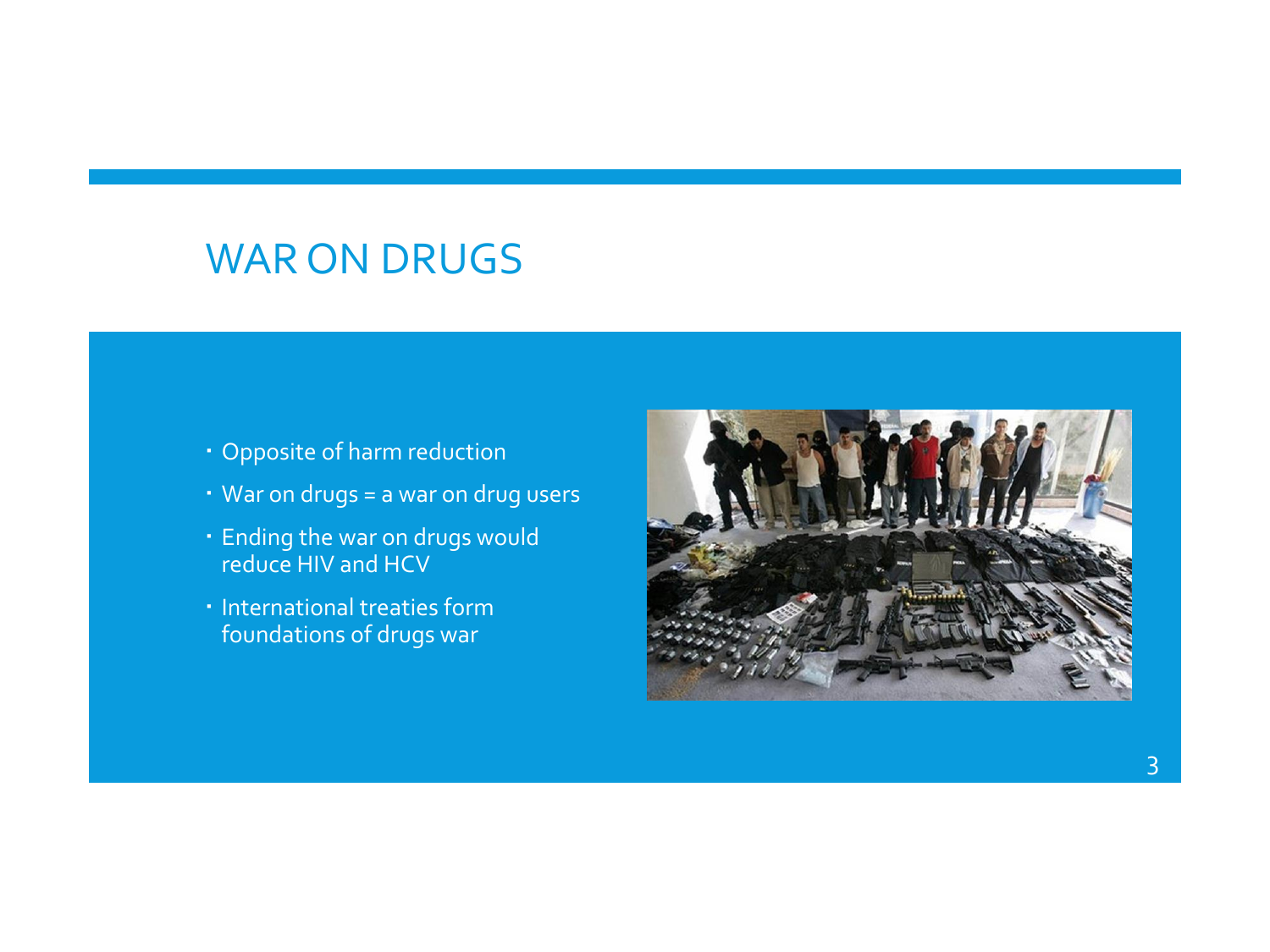

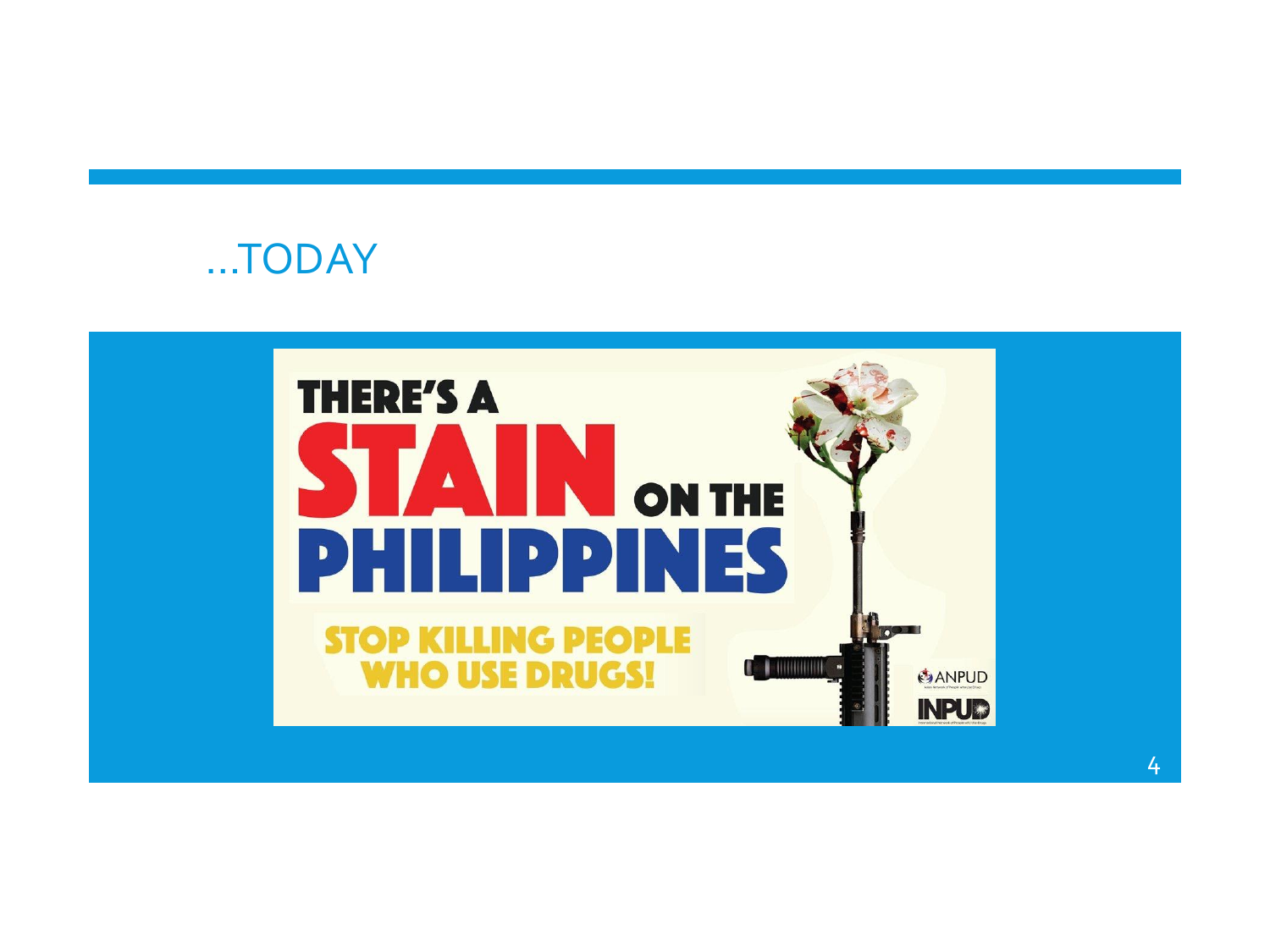### WAR ON DRUGS ISN'T WORKING

- More drugs, drugs are cheaper
- Causing harm to individuals and communities
- Cost of the war on drugs violence, deaths, health, value for money expenditure?
- Criminal justice costs
- Rapid unprecedented changes internationally
- Decriminalisation Portugal
- Regulated cannabis markets
- A health and not a criminal justice issue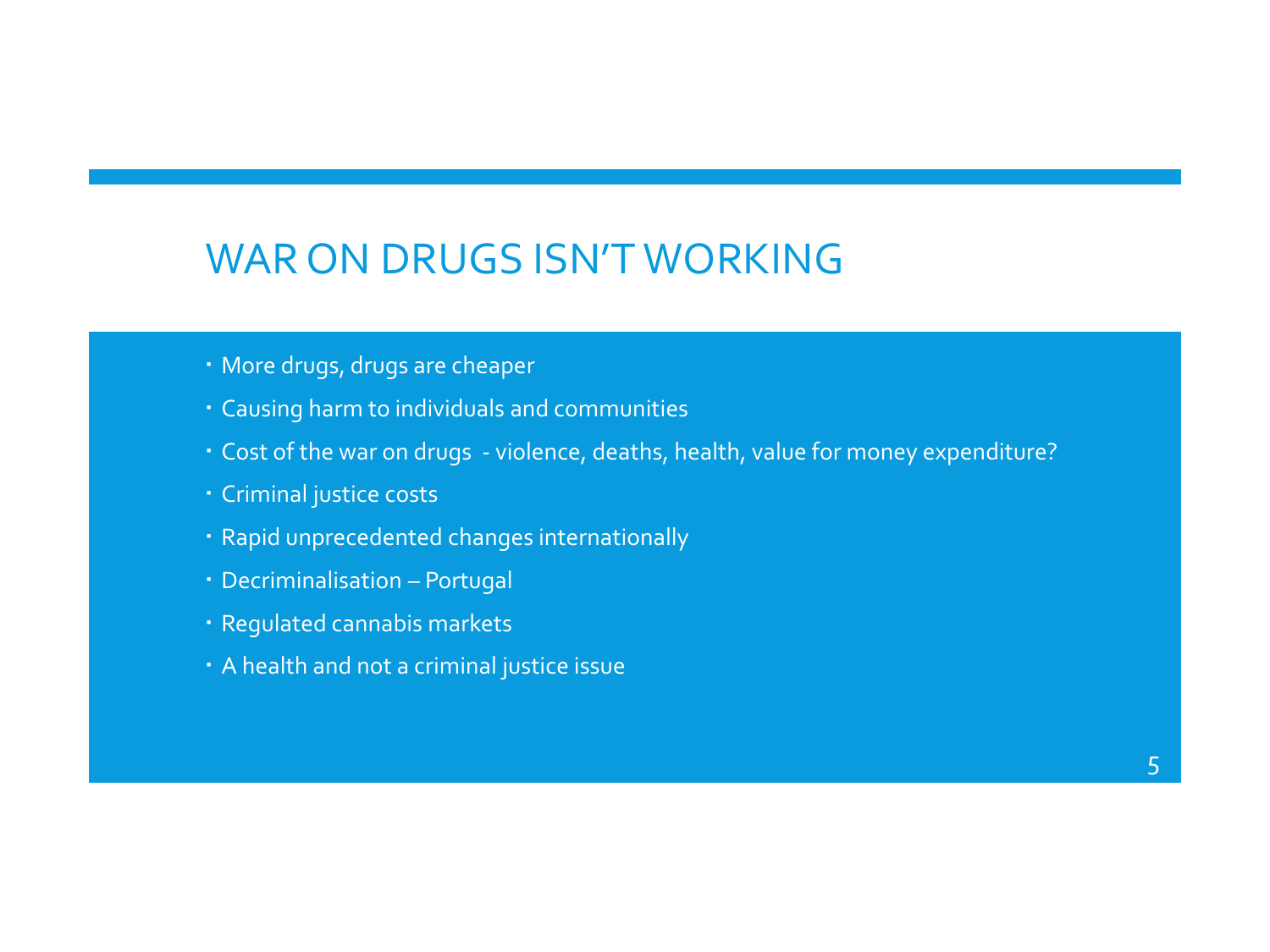## **UNGASS-VIENNA AND NEWYORK**

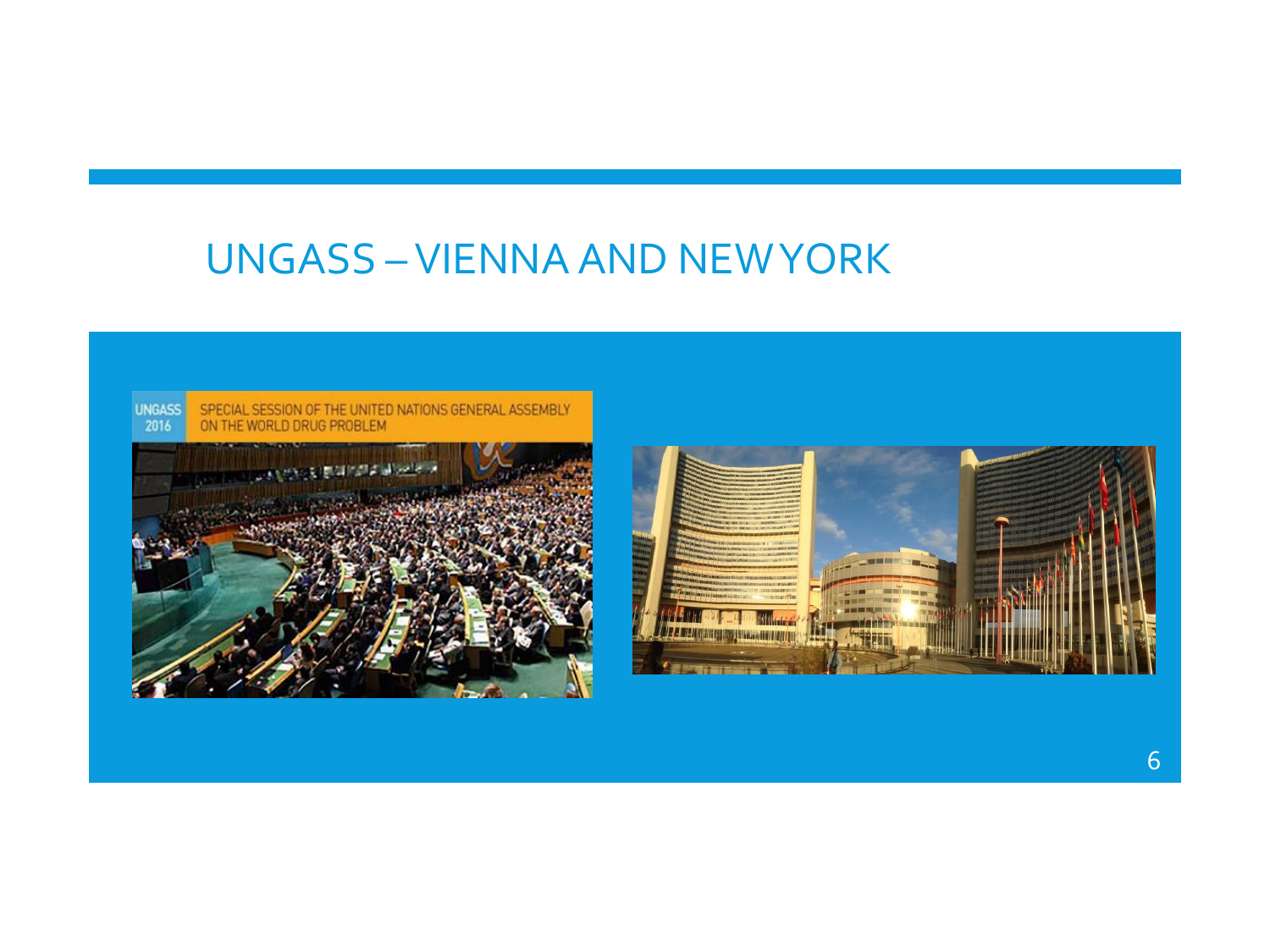# OUTCOME DOCUMENT

#### **Positives**

- Changes to structure
- Sustainable development goals
- Proportionality
- People who inject drugs & NSP
- Medication assisted therapy
- Naloxone
- Positive statements on gender
- Alternative measures

#### **Negatives**

- Not short action document
- Fails to acknowledge lack of progress
- Drug free world
- Death penalty
- **· Ignores cannabis regulation**
- Harm reduction missing
- Targets not set
- No expert group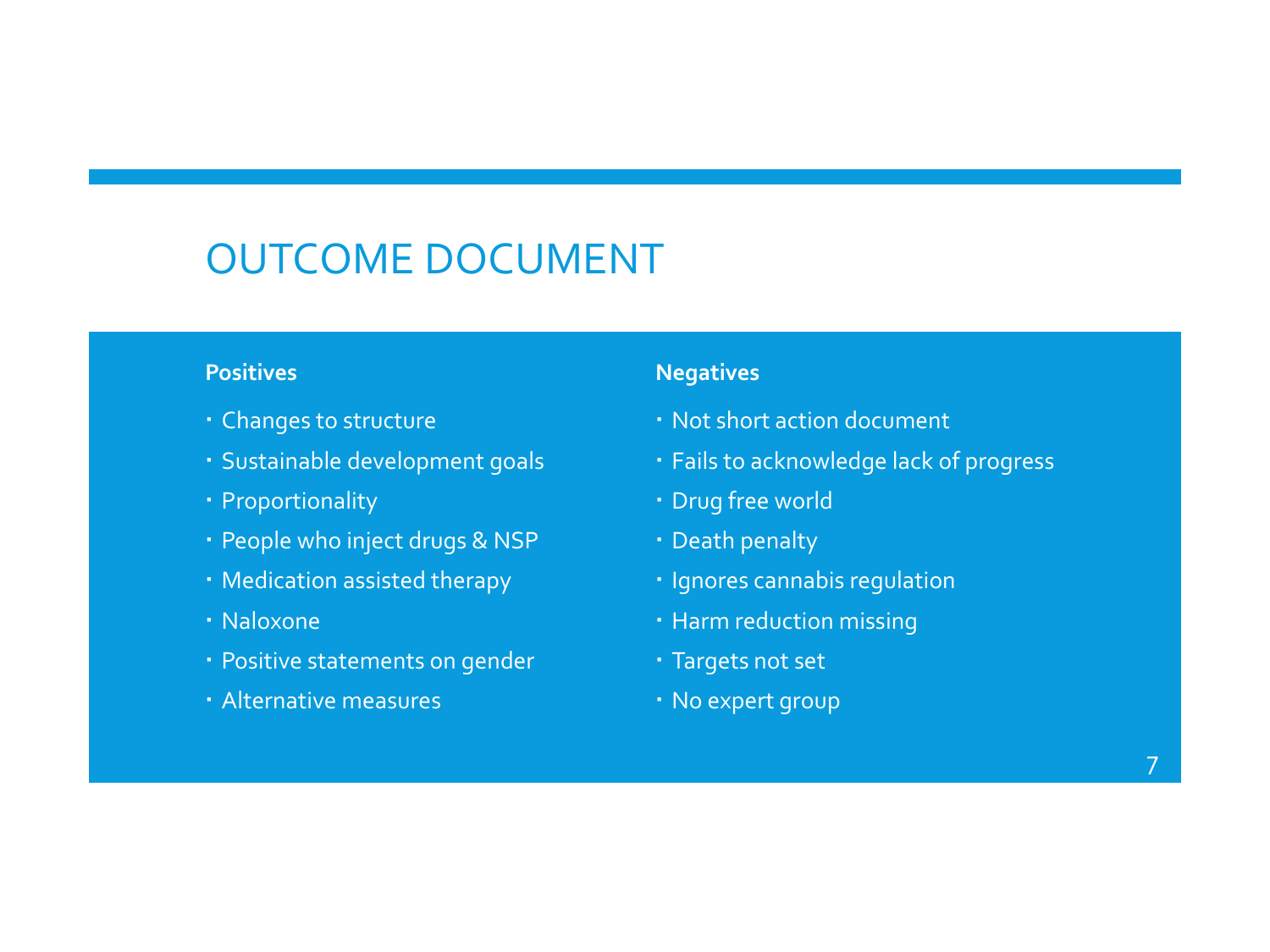### UNGASS DISCUSSIONS

- Progressive language had caveats
- Exclusion of civil society
- 45 countries statements for harm reduction including EU
- USA spoke in favour of OST
- Singapore spoke against harm reduction
- Death penalty 7 country statement
- Vatican 'drugs are evil'
- 20 countries support war on drugs v countries including Columbia against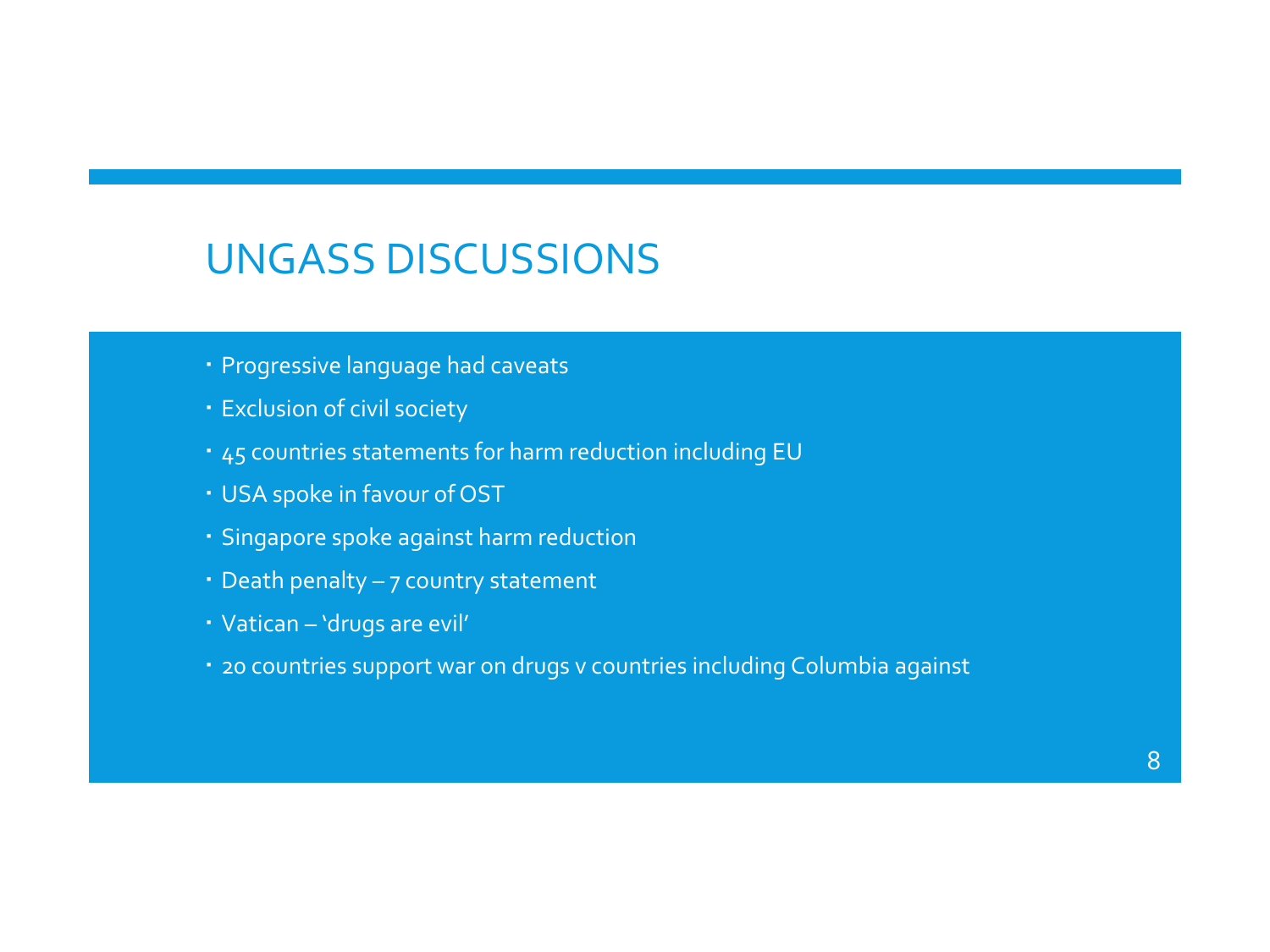### TOWARDS 2019

- Vienna consensus shattered
- Significant moment for drug reform and drug control
- Momentum at individual state and NGO level
- Movement on access to medicines, human rights, overdose prevention & proportionate sentencing
- Foundation for future dates
- Evolutionary not revolutionary
- 2019 not far away
- What are our governments doing?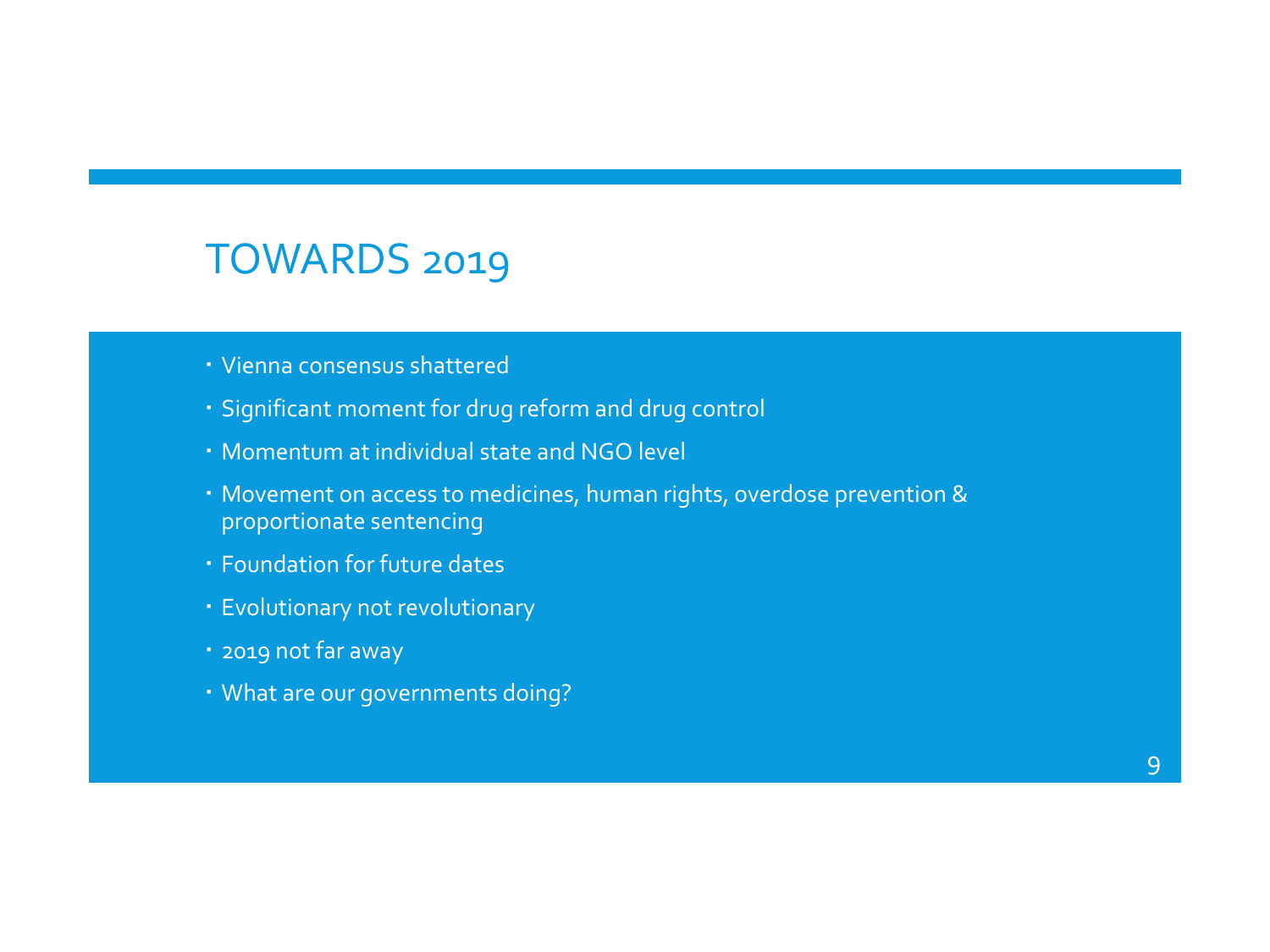### TUARI POTIKI CHAIR NZ DRUG FOUNDATION

"Sometimes, when we are threatened, we go to war, and we go to war against the wrong people. If we decided to wage war against cancer, would we do that by bombing people who have cancer? Many nations have joined up to wage a war against drugs and have ended up attacking and harming who are really in need of our help and support… You are here to discuss the worked drug problem, but many of you directly contributed to their problems by denying yourselves access to vital support such as harm reduction: the support that saved my life. You are actively blocking progress towards help towards those who most need it. If you are not part of the solution you are part of the problem…If there is a war to be fought, and I believe that there is, it should be a war on poverty, disparity, and on the multitude of political and historical factors that have left and continue to leave so many people vulnerable and in jeopardy"